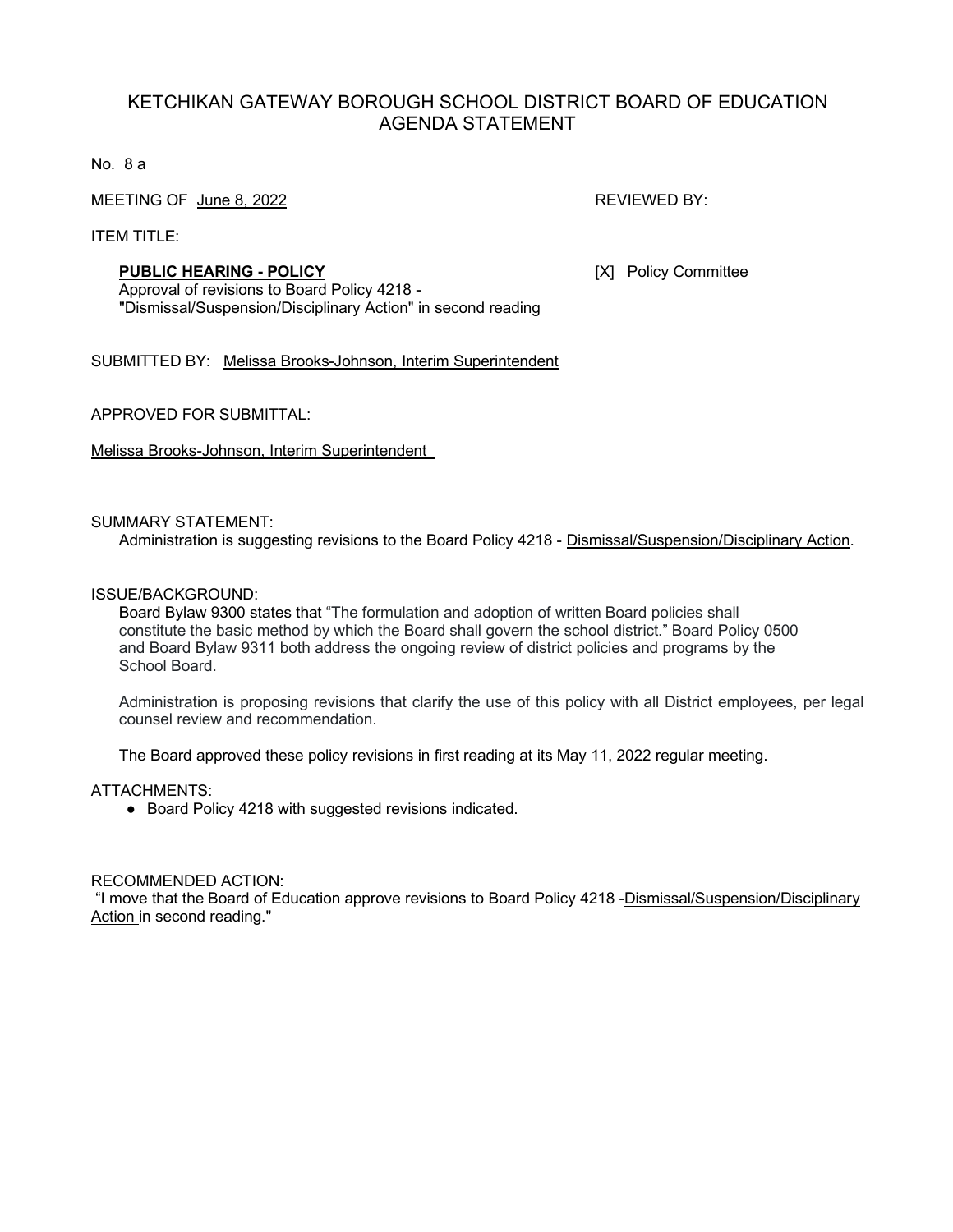### **DISMISSAL/SUSPENSION/DISCIPLINARY ACTION**

### **Probationary Employees**

At any time prior to the expiration of the probationary period, the Superintendent or designee may, at his/her discretion, dismiss a probationary classified employee from district employment. A probationary employee shall not be entitled to a hearing.

### **Permanent Employees**

Permanent classified employees shall be subject to personnel action (suspension without pay, demotion, reduction of pay step in class, dismissal) only for cause. All personnel actions will be subject to standard practice for human resource investigation for employees by the appropriate personnel. Once the investigation is completed, findings of facts will be forwarded to the Superintendent of Schools. The Superintendent's determination of the sufficiency of the cause for disciplinary action shall be conclusive.

In addition to any disqualifying or actionable causes otherwise provided for by statute or by policy or regulation of this district, each of the following constitutes cause for personnel action against a permanent classified employee:

- 1. Falsifying any information supplied to the school district, including, but not limited to, information supplied on application forms, employment records, or any other school district records.
- 2. Incompetency.
- 3. Gross inefficiency negatively impacting job performance.
- 4. Neglect of duty.
- 5. Insubordination.
- 6. Dishonesty.
- 7. Drinking alcoholic beverages while on duty or in such close time proximity thereto as to cause any detrimental effect upon the employee or upon employees associated with him/her.
- 8. Addiction to or the use of illegal controlled substances.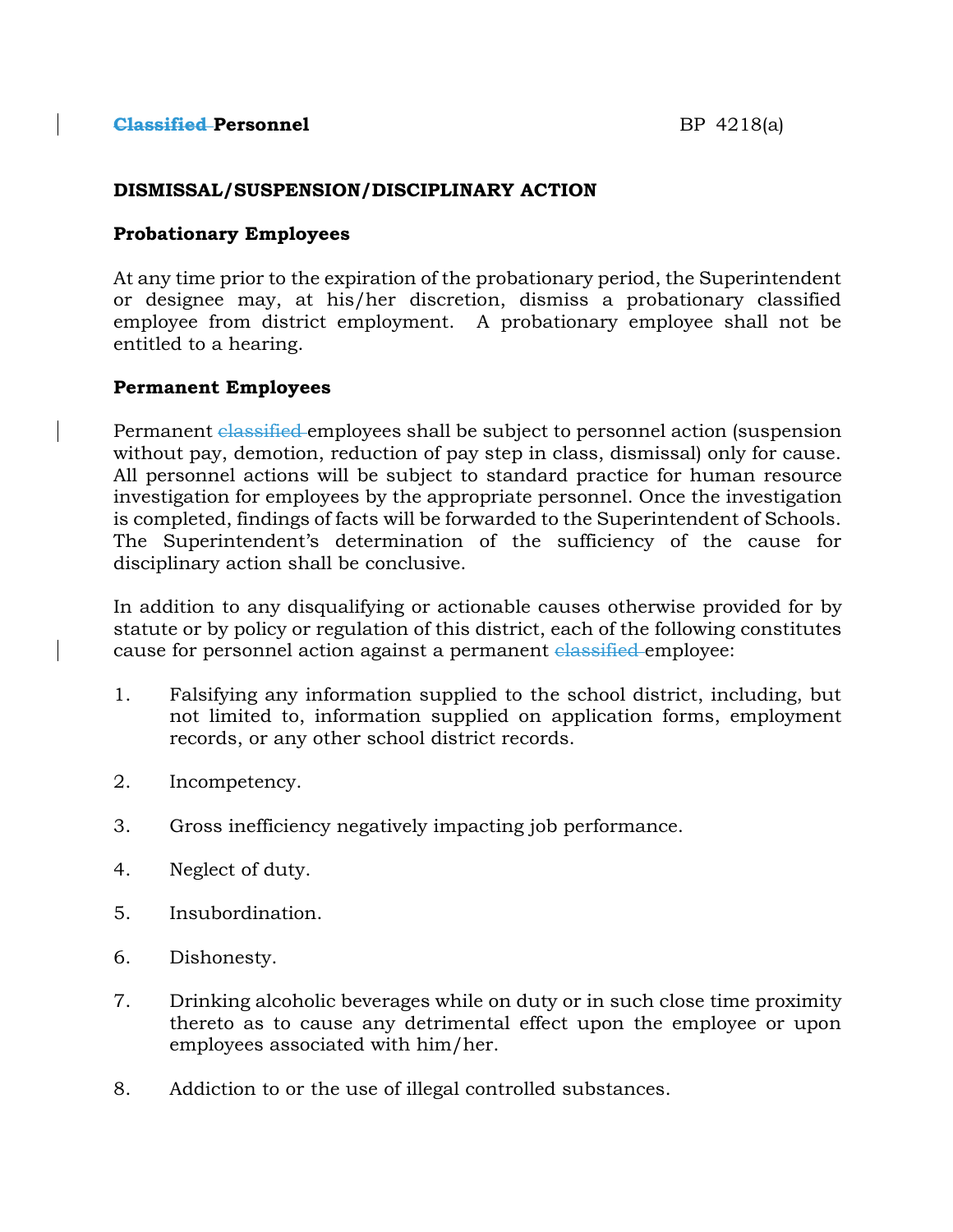# **DISMISSAL/SUSPENSION/DISCIPLINARY ACTION** (continued)

- 9. Conviction of a felony, conviction of any sex offense made relevant by provisions of law, or conviction of a misdemeanor which is of such a nature as to adversely affect the employee's ability to perform the duties and responsibilities of his/her position. A plea or verdict of guilty, or a conviction following a plea of nolo contendere is deemed to be a conviction within the meaning of this section.
- 10. Absence without leave.
- 11. Immoral conduct.
- 12. Discourteous treatment of the public, students, or other employees.
- 13. Improper political activity.
- 14. Willful disobedience.
- 15. Misuse of district property.
- 16. Violation of district, Board or departmental rule, policy, or procedure.
- 17. Physical or mental disability, which disability precludes the employee from the proper performance of his/her duties and responsibilities as determined by competent medical authority, except as otherwise provided by a contract or by law regulating retirement of employees.
- 18. Failure to possess or keep in effect any license, certificate, or other similar requirement specified in the employee's class specification or otherwise necessary for the employee to perform the duties of the position.
- 19. Unlawful discrimination, including harassment, on the basis of race, religious creed, color, national origin, ancestry, physical handicap, marital status, sex, or age against the public or other employees while acting in the capacity of a district employee.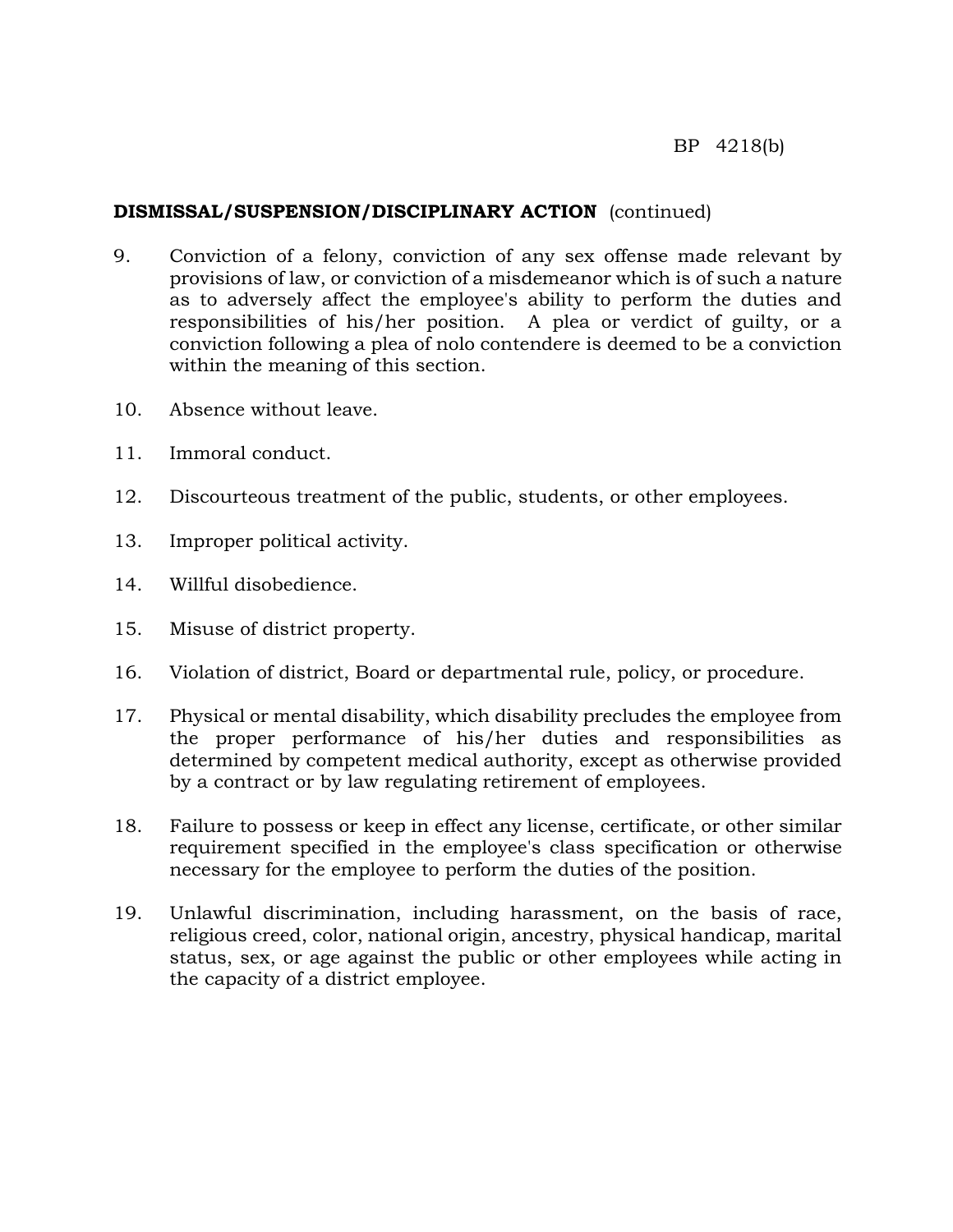### **DISMISSAL/SUSPENSION/DISCIPLINARY ACTION** (continued)

- 20. Unlawful retaliation against any other district officer or employee or member of the public who, in good faith, reports, discloses, divulges, or otherwise brings to the attention of any appropriate authority any information relative to actual or suspected violation of any law of this State or the United States occurring on the job or directly related thereto.
- 21. Any other failure of good behavior either during or outside of duty hours which is of such nature that it causes discredit to the district or his/her employment.

In cases involving a personnel action, the Superintendent or designee shall prepare a written personnel action. A copy shall be served upon the employee either personally, electronically via district email, or by registered or certified mail, return receipt requested, at the employee's last known address. The recommendation shall include:

- 1. A statement of the nature of the personnel action (suspension without pay, demotion, reduction of pay step in class, or dismissal).
- 2. A statement of the cause or causes therefor as set forth above.
- 3. A statement of the specific acts or omissions upon which the causes are based. If violation of rule, policy, or regulation of the district is alleged, the rule, policy, or regulation violated shall be set forth in the recommendation.
- 4. A statement of the employee's right to appeal the personnel action and the manner and time within which his/her appeal must be filed.

In cases where the Superintendent or designee has determined that a permanent classified employee may be dismissed and that continuation of the employee in active duty status before a personnel action has been issued would result in an unreasonable risk of harm to students, staff, or property during the time the proceedings are pending, the Superintendent or designee may order the employee immediately suspended from his/her duties with or without pay.

A permanent employee may, within five calendar days after receiving the personnel action described above, file an appeal to the Board for reconsideration of the personnel action by submitting his/her request to the Superintendent or designee.